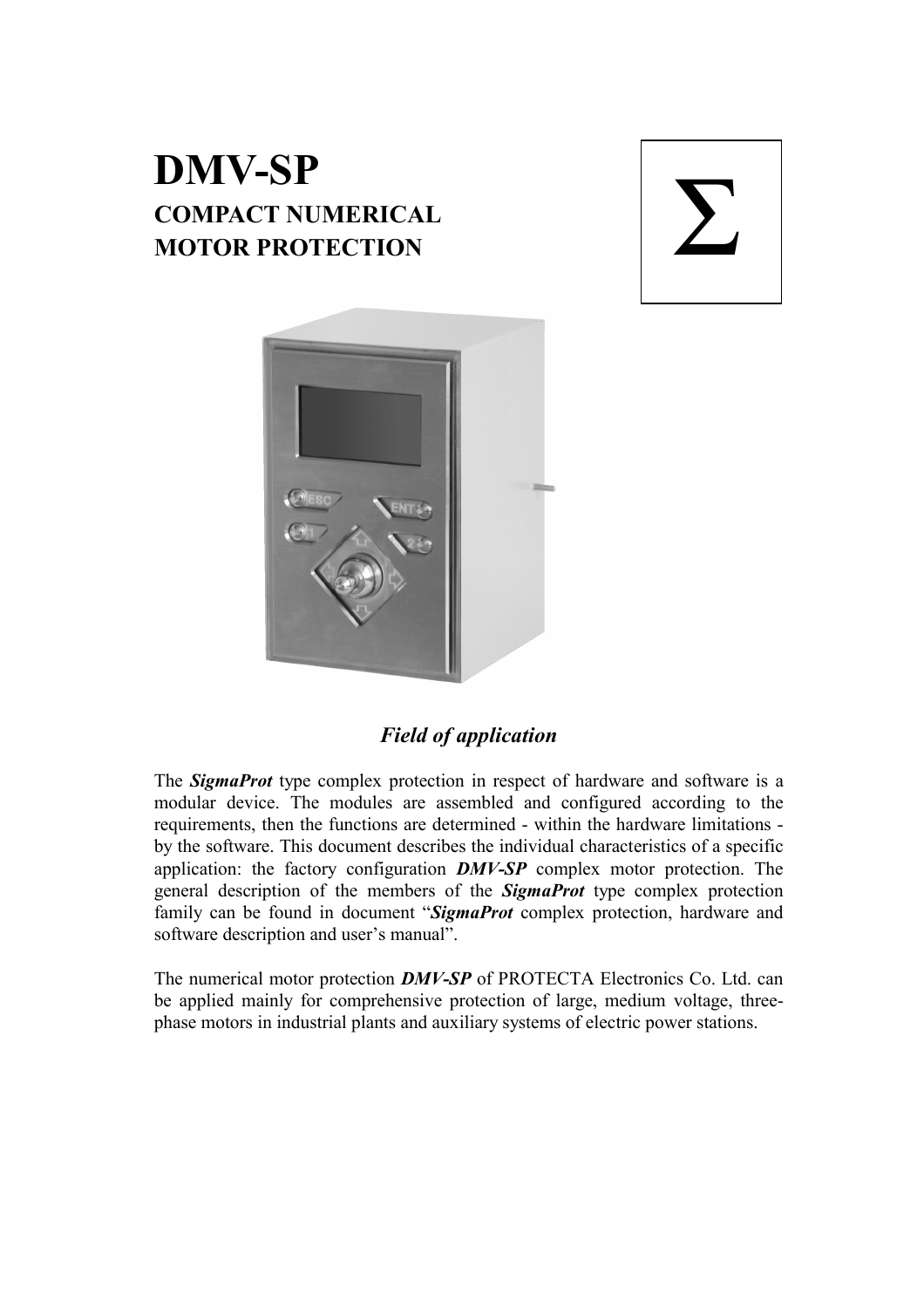# *Main features*

The *DMV-SP* complex motor protection is a member of the *SigmaProt* device family of PROTECTA Co. Ltd. It is a fully numerical type, microprocessor-based device.

- the general motor protection functions can be applied in any combinations:
	- three-phase definite time overcurrent protection (I>),
	- zero sequence overcurrent protection high current setting stage ( $3I_0 \gg$ ),
	- zero sequence overcurrent protection low current setting stage  $(3I_0>),$
	- negative phase sequence protection (asymmetry protection),
	- thermal overload protection,
	- overcurrent protection during motor starting,
	- locked rotor protection,
	- **Peromeetion against low load (loss of load protection),**
	- zero sequence overvoltage protection,
	- over/undervoltage protection.
- the generated signals and trip commands of the functions can be marshaled to output relay contacts and LED signals or PROTLOG logic equations;
- application of microprocessor technology;
- simple commissioning by displayed motor operation information;
- simple setting of parameters by local LCD or by a computer connected to one of the serial ports;
- Supervisory and control functions of the device:
	- The supervisory and control functions are performed by a dedicated microcontroller of the CPU module or by an optional control module,
	- The high resolution optional graphic LCD can perform comprehensive local man-machine operator functions,
	- The supervisory and control functions are:
		- Control of the field:
		- by local or remote operation,
		- by interlocking functions,
		- by generation of status signals,
		- by logging of events,
		- by communication with the protection functions,
		- by communication with the intelligent graphic display;
		- Sending messages from the protection functions to the supervisory and control system of the substation;
		- Receiving and performing commands from the supervisory and control system of the substation;
		- Receiving and performing commands from the local LCD.
- The device is programmed to continuous self-monitoring functions, which can be extended to the CB control circuits as well.
- In all versions of the device the same software-configuration is loaded. The individual functions can be enabled and parameterised according to the needs and the hardware version. The versions are determined by the hardware configuration.
- The events are logged by the device, which can store up to 50 evaluated events, and up to 300 digital event sequences with 1 ms time resolution.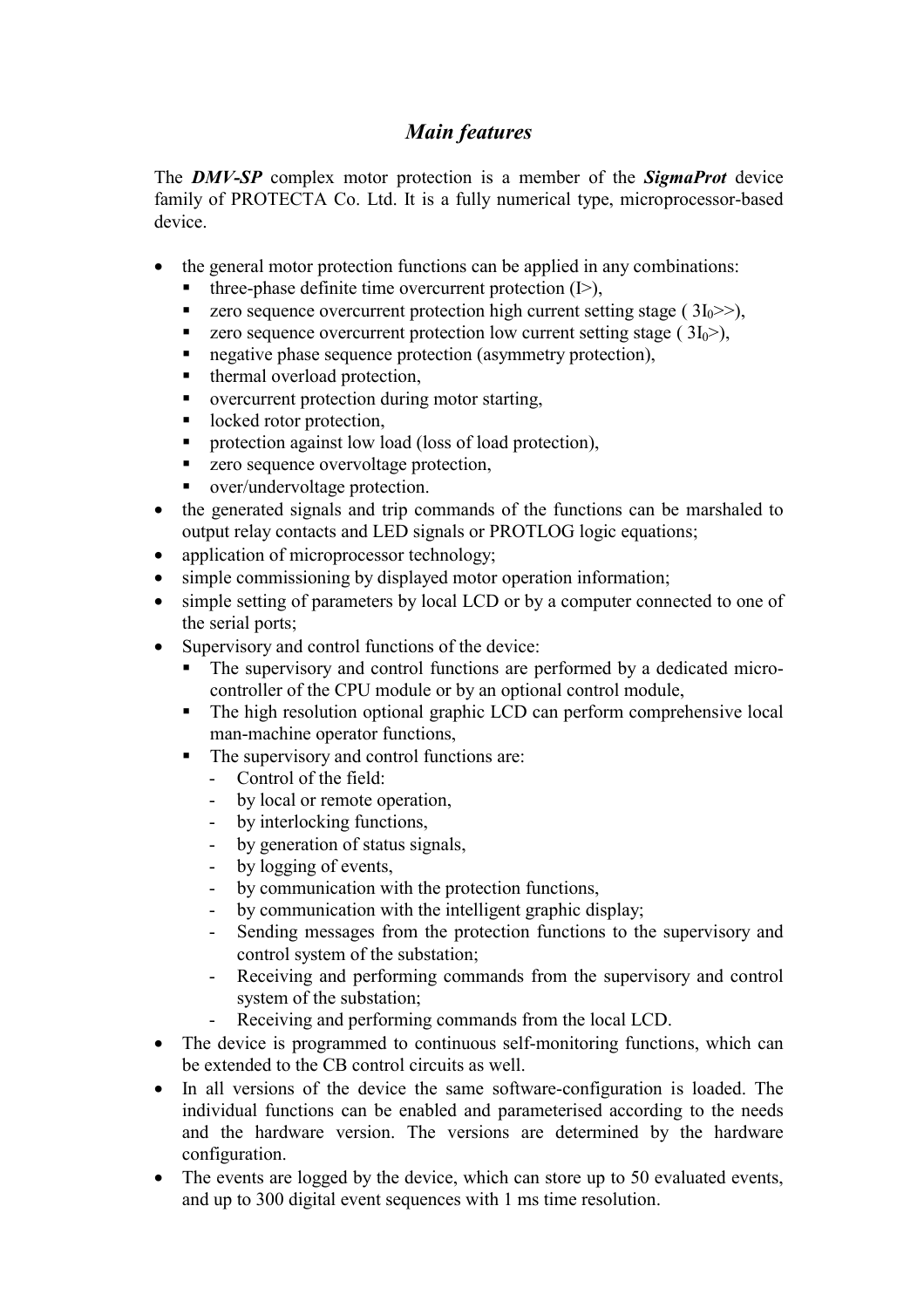- A real-time clock is integrated in the device with battery RAM support. This clock can be synchronised by external PC or by the supervisory and control system. Additionally a Word Time Synchroniser (GPS-OP) device made by PROTECTA Co. Ltd. is available as well.
- The disturbance recorder of the CPU module can store up to 11 disturbances, the total registering time is about 10 s.
- The device realises several measuring functions based on the available analogue signals.
- Up to eight independent parameter packages can be stored and selected in the device.

#### *Technical Data*

General technical specification see in **SigmaProt system information sheet**

Type tests see in **SigmaProt system information sheet**

Design and sizes see in **SigmaProt system information sheet**

| <b>Setting ranges:</b>                                                                                               |                                                 |
|----------------------------------------------------------------------------------------------------------------------|-------------------------------------------------|
| Motor rated current, $I_n$                                                                                           | 30 to 120 %, step 2 %                           |
| in per cent of the main C.T. rated current, In / $I_{CT}$                                                            |                                                 |
| No load operation minimum threshold current (fixed)                                                                  | $I_{IDLE} / I_n = 15 \%$                        |
| Phase fault O.C. relay starting current, $I$ > / $I_{CT}$                                                            | 50 to 1500 %, step 10 %                         |
| time delay setting, $t(I>)$                                                                                          | 0 to 60000 ms, step 10 ms                       |
| Earth fault O.C. relay starting current, $3I_0$ / $I_{CT}$                                                           | 10 to 100 %, step 2 %                           |
| time delay setting, $t(3I_0>)$                                                                                       | 0 to 60000 ms, step 10 ms                       |
| Motor rated temperature rising related to the ambient                                                                | $\Theta$ n = 10 to 125°C, step 1°C              |
| temperature when the motor load is the In rated current                                                              |                                                 |
| Overheating alarm signal setting value                                                                               | $\Theta p / \Theta n = 60$ to 160 %, step 1 %   |
| in per cent of the motor rated temperature rising                                                                    |                                                 |
| Thermal overloading (overheating) trip setting value                                                                 | $\Theta t$ / $\Theta n = 80$ to 180 %, step 1 % |
| in per cent of the motor rated temperature rising                                                                    |                                                 |
| Temperature rising limit to block the restart command in                                                             | $\Theta b / \Theta n = 60$ to 160 %, 1 %        |
| per cent of the motor rated temperature rising                                                                       |                                                 |
| Time constant for rotating motor temperature rising and                                                              | $T_R$ = 2 to 200 min., step 1 min.              |
| cooling                                                                                                              |                                                 |
| Standing motor cooling time constant in per cent                                                                     | $T_C$ / $T_R$ (Tcool / Trise) =                 |
| of the time constant for rotating motor                                                                              | 100 to 500 %, step 100 %                        |
| Negative sequent current weighting                                                                                   | $0$ to $6$ , step $1$                           |
| Asymmetry protection starting value, fixed                                                                           | $I_2 / I_n = 15 \%$                             |
| Asymmetry protection inverse definite minimum time                                                                   |                                                 |
| relay, maximum time delay at fixed starting current                                                                  |                                                 |
| <b>IDMT</b> type                                                                                                     | $0, 1, 2$ (invz., very invz., ext.invz.)        |
| IDMT time multiplier                                                                                                 | 1 to 256 steps $1$ s<br>/20                     |
| IDMT $I_n/I_{nm}$                                                                                                    | 10 to 104, step 1 %                             |
| IDMT Min. delay                                                                                                      | 50 to 500, step 1 ms                            |
| Loss of load protection starting current in per cent of the                                                          | $I_t$ < / In = 30 to 60 %, step 5 %             |
| motor rated current                                                                                                  |                                                 |
| Loss of load protection time delay                                                                                   | $t(I_t) = 1$ to 10 s, step 1 s                  |
| Starting period setting value                                                                                        | $t_{st}$ = 5 to 100 s, step 5 s                 |
| Fault during starting period, setting current                                                                        | $I_{st}$ / $I_{CT}$ =200 to 1200 %, 10 %        |
| At heavy starting setting, the heating current during the $\left[ \frac{1^2}{2} \right]$ , fixed<br>starting period, |                                                 |
| Stalled rotor protection at the end of the starting period                                                           | $2xI_n$ , (if $t > t_{st}$ )                    |
| Current relays, resetting ratio                                                                                      | 95 %, fixed                                     |
|                                                                                                                      |                                                 |